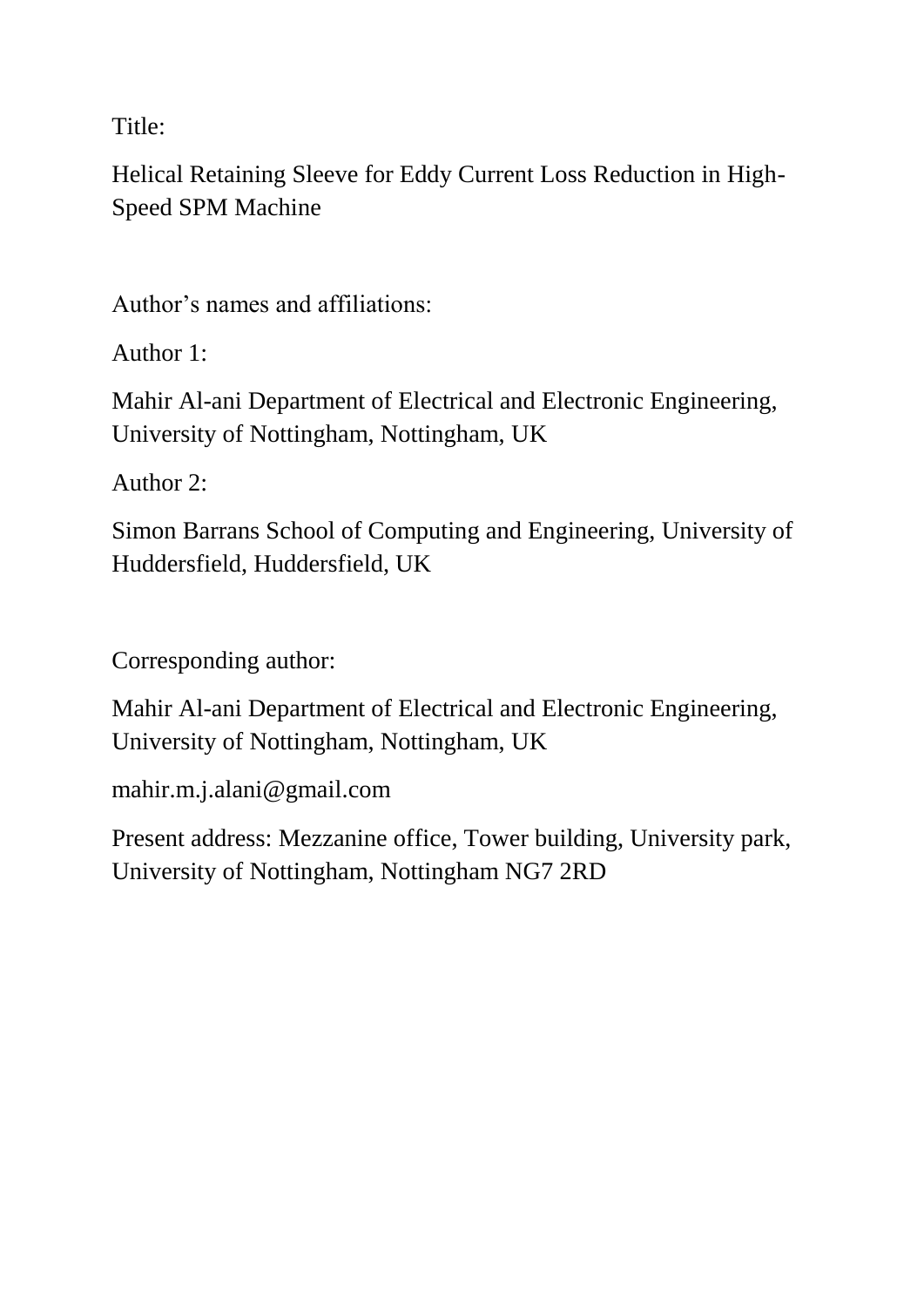#### Abstract

A rotor retaining sleeve is mechanically necessary in the structure of high-speed SPM machines to prevent structural failure. However, the significant eddy current loss within metal sleeves leads to a reduction in electro-magnetic efficiency and serious thermal and mechanical issues. Therefore, several techniques and methods have been proposed and developed to reduce such losses. In this paper, a helical retaining sleeve is proposed to reduce losses by cutting the flow path of the eddy currents. Using FEA, a comparison is made of the electromagnetic and mechanical performance of the proposed sleeve against a conventional sleeve having the same material and dimensions. It is concluded that the eddy-current loss reduces significantly when the helical sleeve is used, whereas the mechanical stress is broadly unchanged in the central region of the rotor with only a small increase around the ends when compared with the conventional sleeve.

#### Keywords

Eddy-current, high-speed machine, loss reduction, mechanical stress, PM Machine, SPM Machine, retaining sleeve.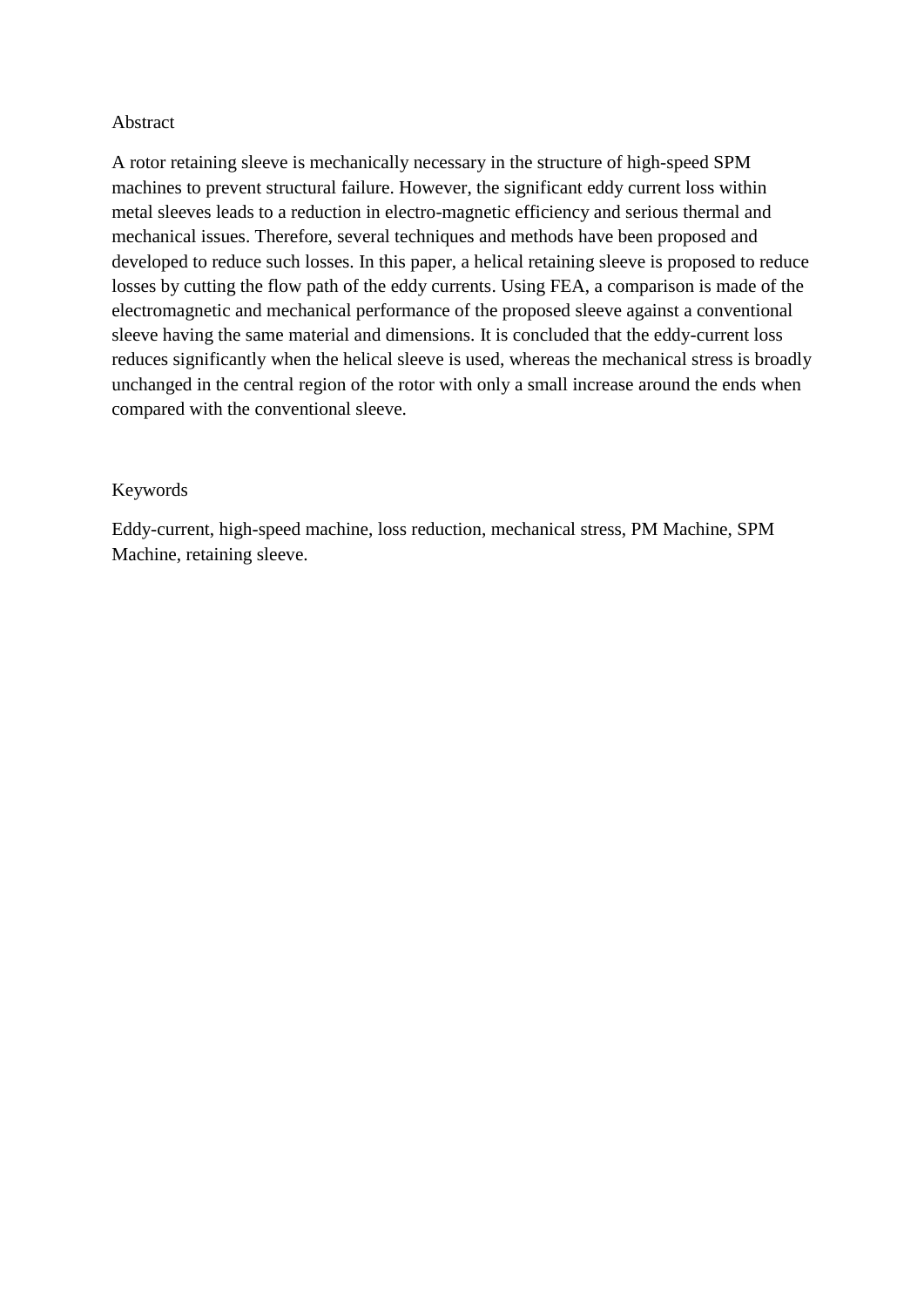### 1.1. Introduction

High-speed permanent magnet (PM) machines have attracted the attention of industry over their counterparts of induction and switched reluctance due to their advantages of high power density and efficiency [1]. However, eddy current loss in the conductive parts of the rotor, i.e. magnets and sleeve, due to unsynchronized time and space harmonics is considered a serious issue. In addition to the reduction of the overall efficiency, rotor loss leads to a temperature increase that could cause mechanical degradation of the rotor and reduce the magnetic productivity of the magnets.

Several methods have been proposed to reduce the rotor eddy current by reducing the current time harmonics. Since the inductance of high-speed PM machines is usually small, current ripples due to pulse width modulation (PWM) switching are, therefore, large. To combat this, external inductances are used, leading to increased system size and cost [2]. As an alternative, pulse amplitude modulation (PAM) has been proposed to reduce the current ripple. This consists of a DC-DC converter feeding a six-step inverter. Although current harmonics still exist, the waveform shape will essentially be sinusoidal [3]. In addition to increasing the complexity of the drive, this method may lead to higher rotor loss since the waveform shape highly depends on the drive structure [4]. Another concept, the inter-leaved inverter, has been proposed to solve several issues with high-speed drives including current harmonics [5]. Inter-leaving consists of using two inverters feeding two set of windings with two current waveforms, one of which has a shifted triangular carrier. This results in a shift in the current ripples and therefore reduces the current harmonics in the machine [6]. However, using two inverters leads to more drive complexity.

Space harmonics have also been targeted for reduction in order to reduce rotor eddy current generation. A closed-slot stator topology has been proposed to reduce the space harmonics and consequently the rotor loss [7]. However, this topology leads to winding difficulties, and therefore segmentation efforts need to be considered [8]. Similarly, a slot-less topology has been proposed, however, high copper losses are considered a disadvantage here [9]. Additionally, a large airgap has been proposed to reduce the space harmonics but this comes at the expense of torque output [10].

As an alternative to targeting the factors stimulating eddy current generation, several techniques applied to the rotor have proposed to reduce the loss. Axial segmentation of either or both of the magnets and sleeve, as well as radial segmentation of the magnets, are reported in [11-12]. A copper layer or double sleeves are used to shield the harmonics in [13-14]. Although these methods are effective in reducing the rotor loss, the extra cost, processing and assembly complexity make them unattractive. Finally, sleeve shaping including axial and radial grooving [15] and axial gaps [16] are proposed to reduce the eddy current flow. However, extra machining of each individual sleeve as well as the degradation of the mechanical strength of the sleeve, make these approaches unfavorable for the industry.

In this paper, a new approach to reducing the rotor loss is proposed by using a helical sleeve. Such a sleeve will have the same effect with regard to cutting the eddy current path as axially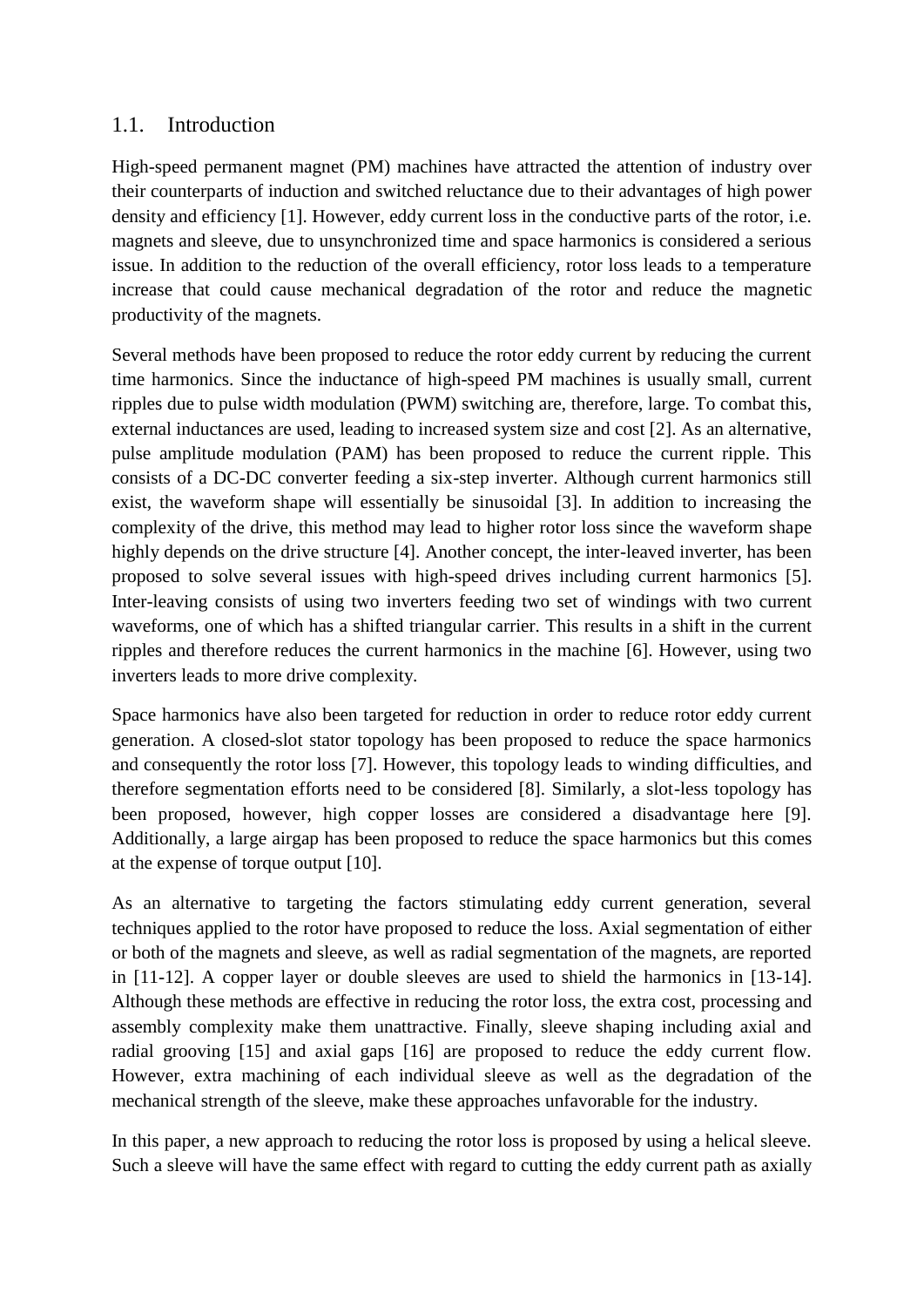segmenting the sleeve, , and is easier to manufacture and assemble . Electromagnetic analysis of the rotor loss and mechanical stress analysis of the sleeve is reported and compared with a conventional solid sleeve. The influence of helical turn pitch on the rotor loss and mechanical stress is studied. Finally, rotor dynamics, durability, manufacturing and assembly considerations are discussed.

# 1.2. Helical Sleeve

Fig. 1 presents the helical sleeve. It consists of a torsion spring-like shape, the spring has a quadrilateral cross-section, and it is coated with insulation material.

Spring manufacturing is a widely established industry. Torsion springs made of Inconel, having a square or rectangular cross-section and coated with an electrically insulating material are widely manufactured around the world.

The quadrilateral cross-section leads to a smooth sleeve surface with possibly small grooves/gaps between the helix turns. Therefore, the impact on rotor dynamics and windage loss are not expected to be significant.



Fig. 1. Rotor assembly with helical retaining sleeve.

# 1.3. Electrical Machine

The electrical machine used in this study is a surface-mounted permanent magnet (SPM) with 18 slots in the stator and 1 pole pair of parallel magnetized magnets. Fig. 2 presents a crosssection of the machine and Table 1 lists the design parameters of the machine. This machine is designed for electrically-assisted turbocharger (EAT) application. In this application, an electrical machine is placed between the turbine and the compressor of the turbocharger. The machine is then used to assist the operation when the turbocharger is in compressing mode,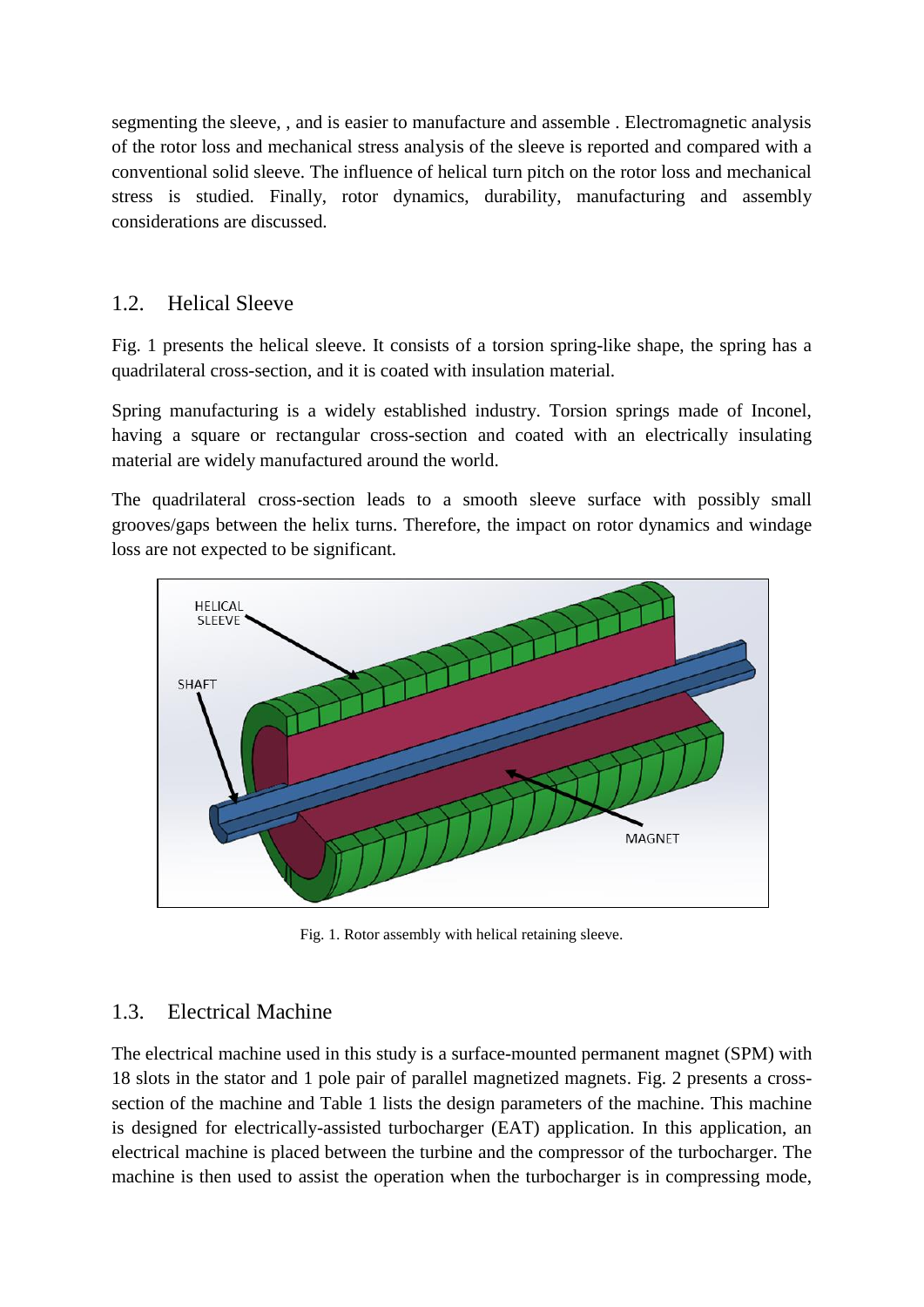i.e. motoring the turbocharger, and generating power when the turbocharger is in turbine mode.



Fig. 2. Cross-section of the SPM machine.

| Unit     | Quantity              | Value          |
|----------|-----------------------|----------------|
| kW       | Rated power           | 12             |
| rpm      | Rated speed           | 80000          |
| A        | Rated current         | 100            |
| V        | Rated voltage         | 48             |
| $\rm Nm$ | Rated torque          | $\mathbf{1}$   |
| kW       | Rated power           | 20             |
|          | Stator slots          | 18             |
|          | Rotor pole pairs      | 1              |
|          | Number of phases      | 3              |
| mm       | Stator outer diameter | 100            |
| mm       | Stator inner diameter | 32             |
| mm       | Airgap                | $\overline{c}$ |
| mm       | Axial length          | 56             |

| <b>TABLEI</b>                           |  |  |
|-----------------------------------------|--|--|
| <b>DESIGN PARAMETERS OF SPM MACHINE</b> |  |  |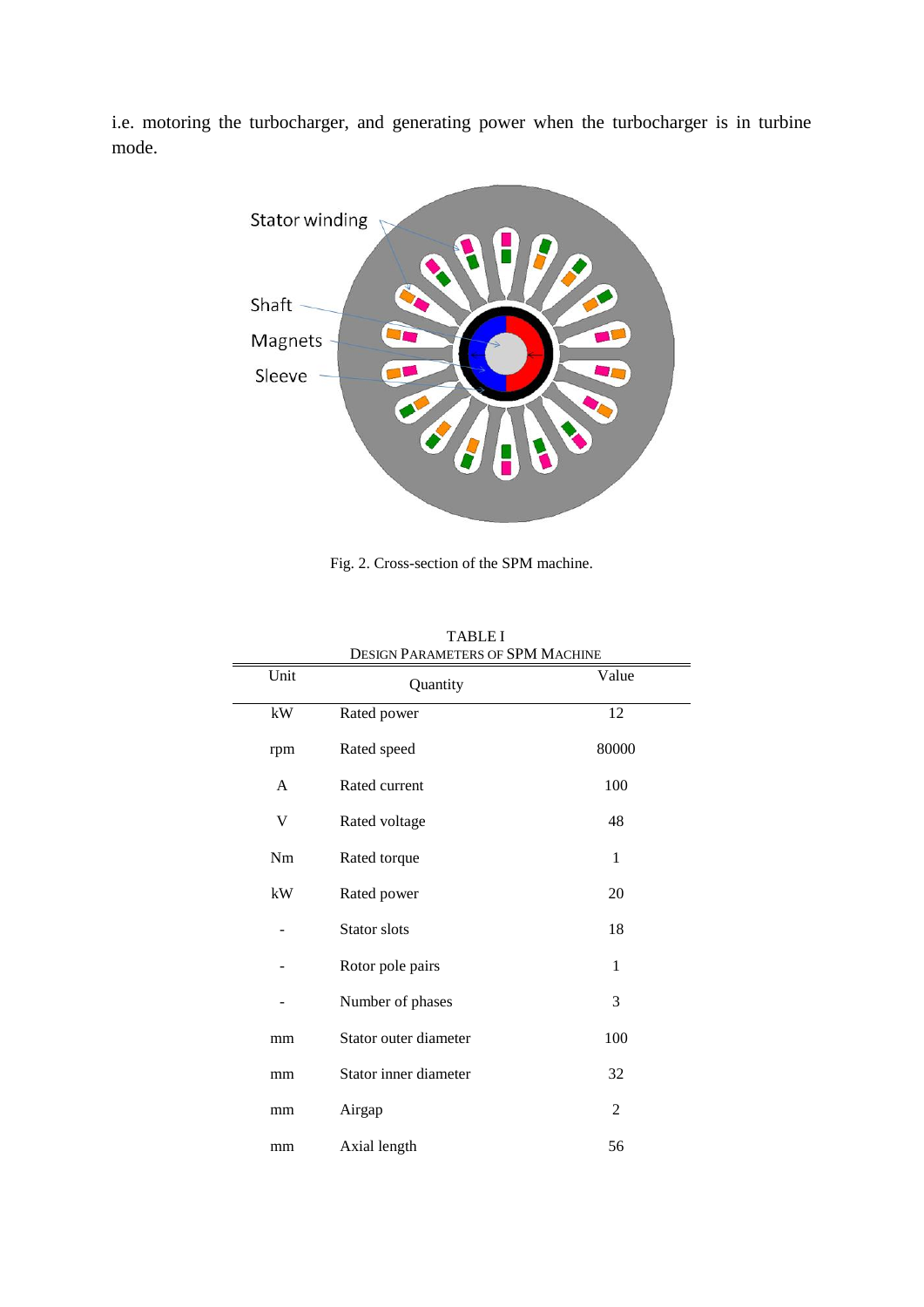| s/m | Magnet electrical conductivity | 1162800 |
|-----|--------------------------------|---------|
| s/m | Sleeve electrical conductivity | 1820000 |

# 1.4. Electromagnetic Analysis

A 3D FEA simulation has been conducted to study the proposed helical sleeve. The machine speed has been set to 80000rpm. Three-phase sinusoidal current waveforms with a peak of 100A and frequency of 1333.33Hz have been injected in the winding. Thus, the simulation takes in consideration the space and time harmonics.

Fig. 3 shows the eddy currents distribution and circuits in a conventional sleeve and a helical sleeve with 7 turns. Similar to the axially segmented sleeve, the helix sleeve cuts the eddy current circuits axially and therefore leads to lower eddy current losses. The total losses of the sleeve and magnets in the conventional sleeve are 7.85W, whereas the total losses in the helical sleeve rotor with ten helical turns are 4.5W.



Conventional sleeve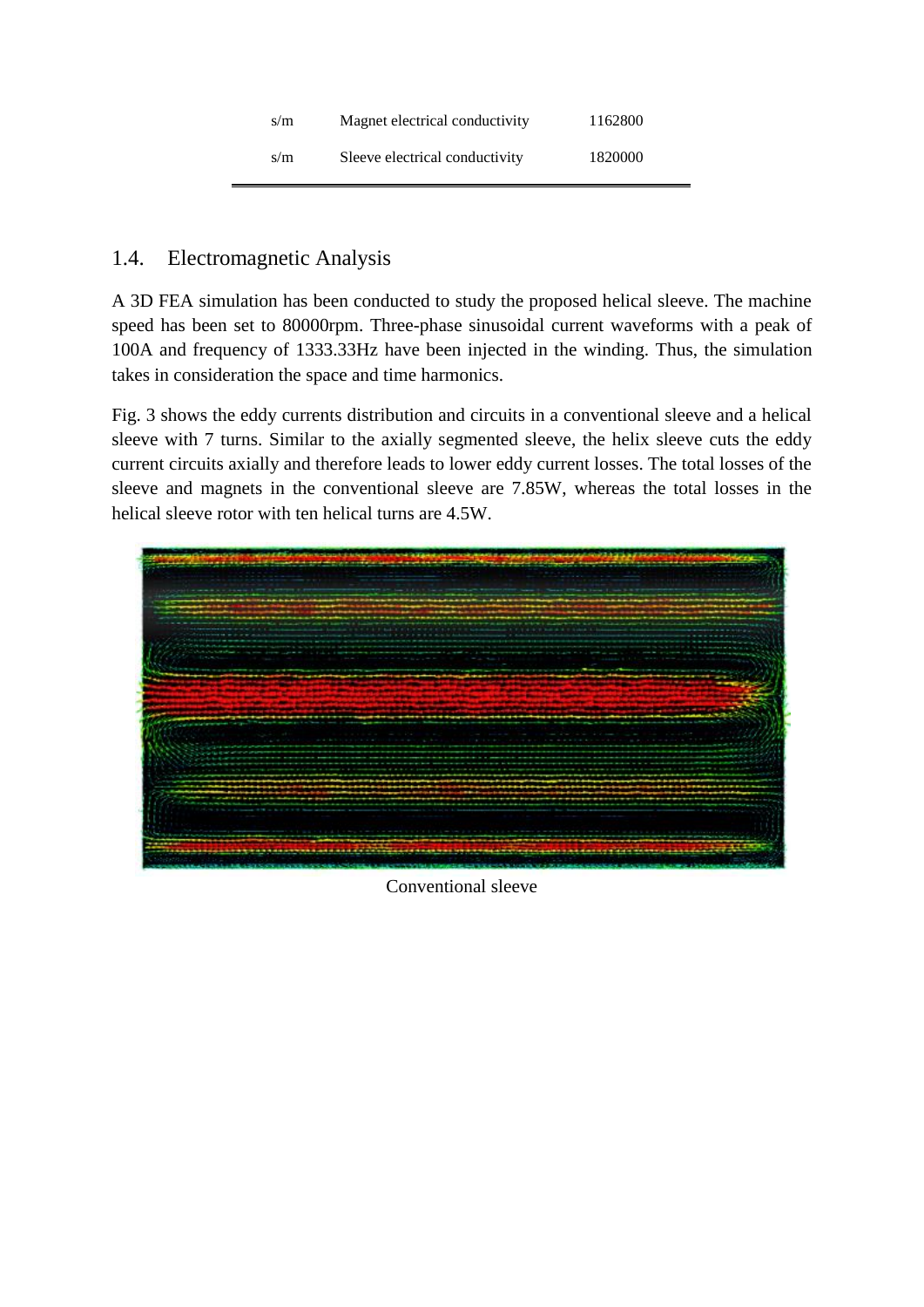

Helical sleeve (a) Eddy current circuits



Conventional sleeve



Helical sleeve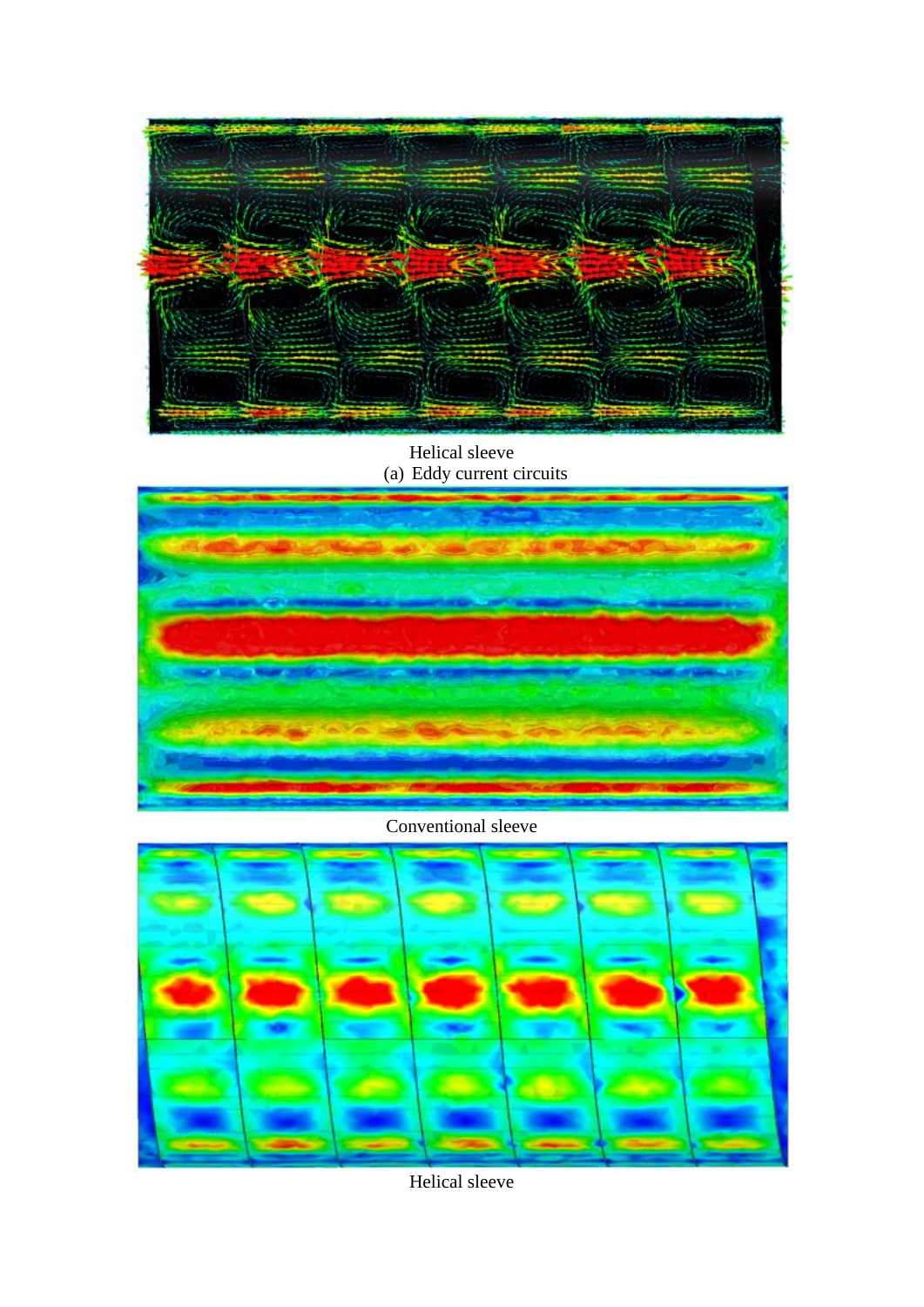

#### (b) Eddy current distribtion

Legned Fig. 3. Eddy current circuits and distribtion in convetional and helical sleeves.

To investigate the effect of the pitch of the helical sleeve on the rotor loss, a different number of helix turns and hence turn thicknesses were used for the same machine. The results are shown in Fig. 4. The presented results are normalized, 1 is the loss of the conventional sleeve (no helical turns).



Fig. 4. Rotor eddy current loss versus the number of helical turns, normalized to 1 (the loss of the conventional sleeve without helical turns).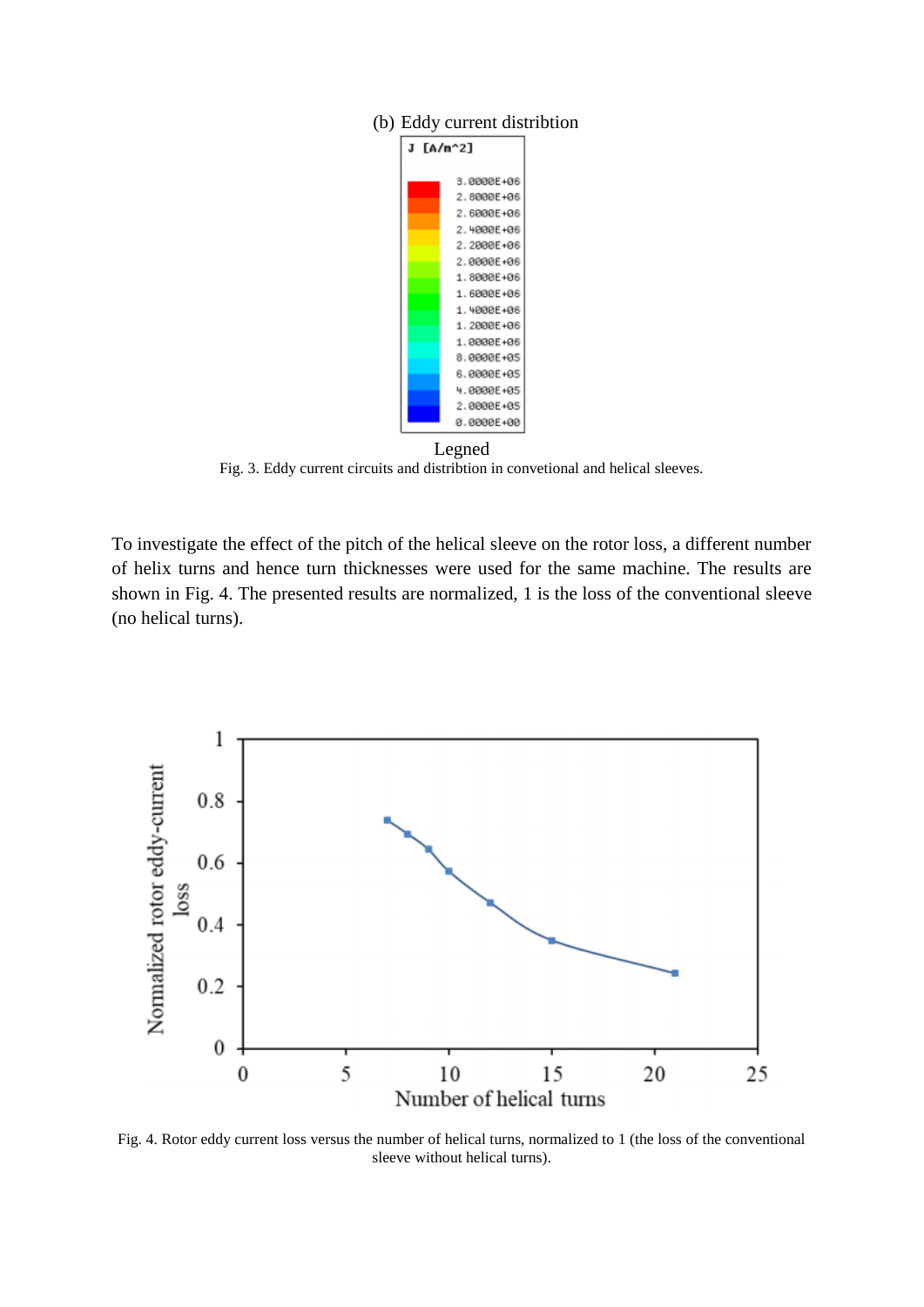Considering Fig. 3, it can be seen that increasing the number of helical turns leads to an initially linear and then exponential reduction of the rotor eddy current loss. This is different from axial sleeve segmentation which results in an exponential reduction [17]. The reason is due to the helical path of the spring based sleeve allowing an axial current path length greater than the width of the spring cross section. However, when the spring pitch is reduced, this effect is quickly reduced and the spring more closely approximates an axially segmented sleeve. Overall, the helical sleeve results in significant reduction of the rotor eddy current loss.

## 1.5. Assembly

In addition to the electromagnetic advantage, the helical sleeve offers a simplified assembly method compared to the traditional sleeve assembly. In particular for a high interference fit, the traditional assembly method consists of a combination of heating and cooling the assembled components and press-fitting the assembly. The helical sleeve can be assembled more easily since essentially it behaves like a torsion spring. By applying a counter-torque on the helical sleeve, the diameter of the sleeve will increase allowing the rest of the rotor assembly, i.e. magnet and shaft, to be inserted easily without the need for thermal changes or press-fit. Similarly, applying a tightening torque on the helical sleeve results in reduction in the diameter of the sleeve and hence an interference fit. Finally, a means of fixture such as industrial adhesive can be applied on the end-turns of the sleeve to fix the sleeve structure.

The governing equation for the changes in the inner diameter of the helical sleeve is [18]:

$$
ID_{new} = ID_{original} \frac{N}{N + REV}
$$
 (1)

Where  $ID<sub>new</sub>$  is the new inner diameter resulting from the applied torque,  $ID<sub>original</sub>$  is the original inner diameter of the sleeve, N is the number of turns of the sleeve, and REV is the number of revolutions of one end of the sleeve relative to the other as a result of the applied torque. Fig. 5 illustrates the assembly process.

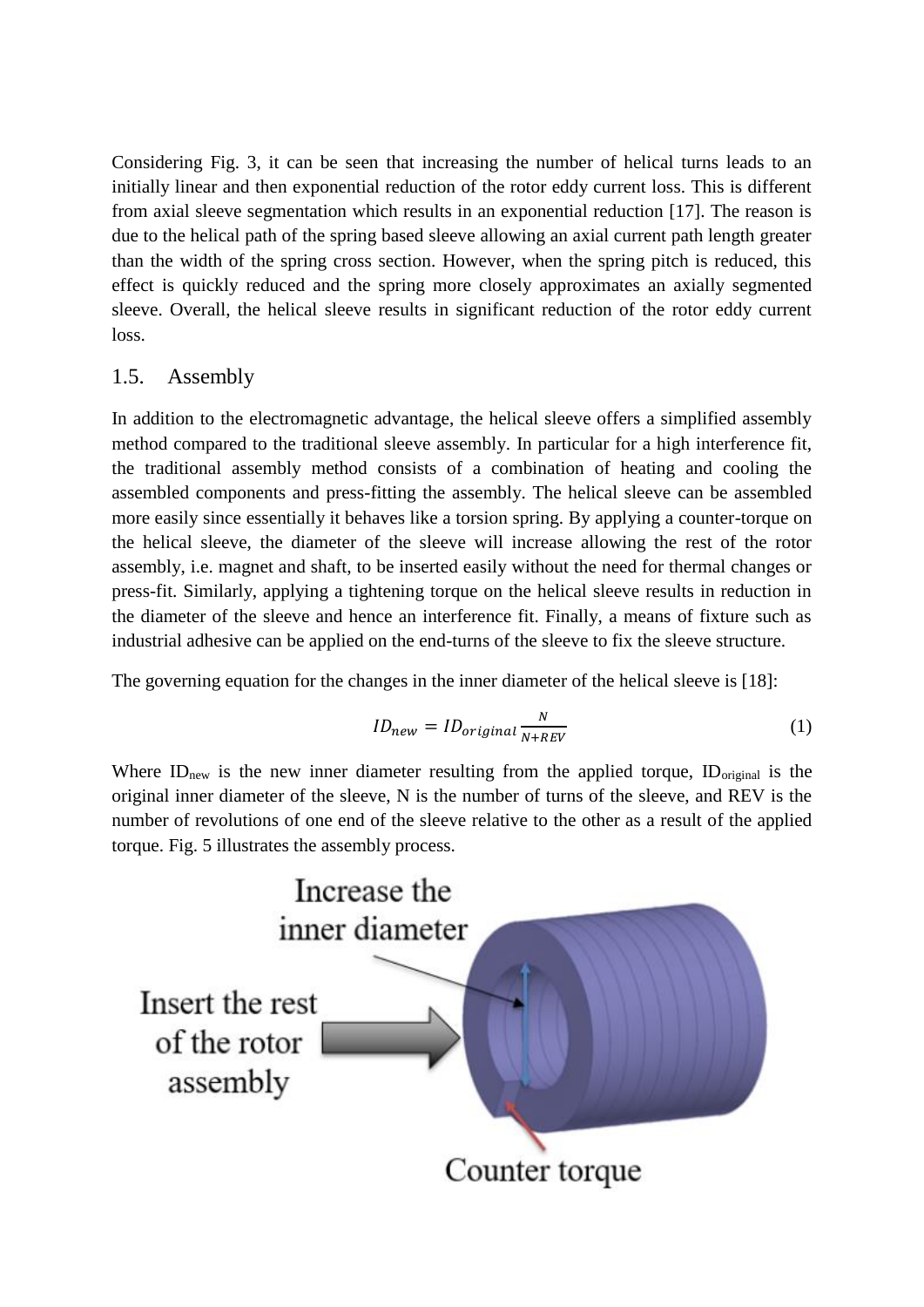

Fig. 5. Helical sleeve assembly.

### 1.6. Mechancial Analysis

Structural analysis of a high-speed rotor with conventional and helical sleeves has been conducted and compared to evaluate the mechanical integrity of the helical sleeve. A load condition of 50krpm rotational speed was applied. Boundary conditions of fixed support at the magnet inner surface and fixed axial displacement at the rotor ends were applied. Finally, an interference fit between the sleeve and magnet of 0.05mm was used.

The mechanical stress and deformation of the sleeve and magnet of both conventional and helical sleeves are shown in Fig. 6 and Table II lists the stress in different rotor parts. It can be seen the stress in PM and sleeve is similar in both rotors. Higher stress is found in the endturn of the helical sleeve, as well as the higher stress on the PM surface at the gaps between the sleeve turns, however, similar to the axially segmented sleeve, the gaps between the helical turns can be eliminated by manufacturing the helical sleeve with closed turns, i.e. no gaps between the turns. The mechanical behavior of the helical sleeve is then very similar to a conventional sleeve.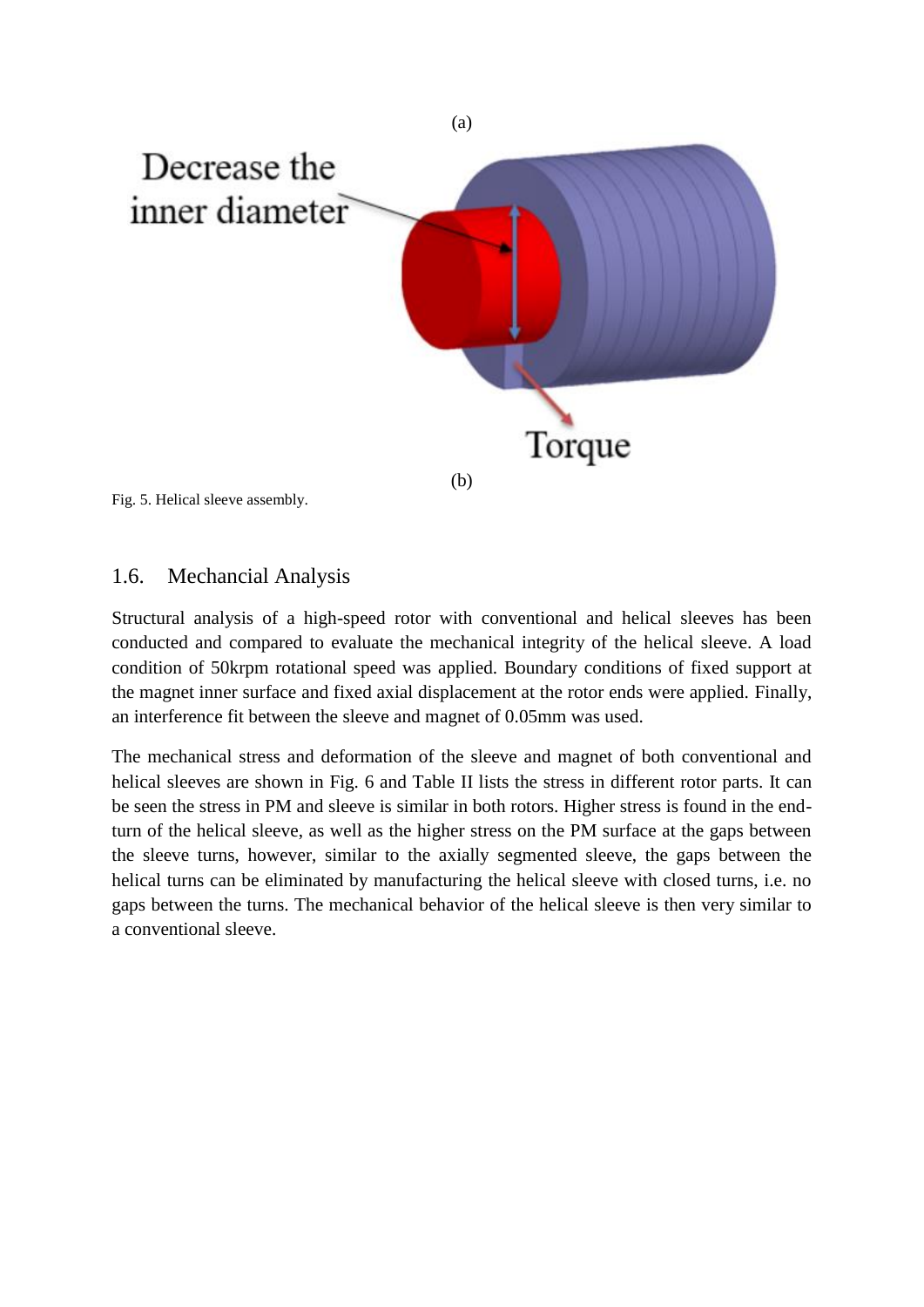

(a) Conventional (b) Helical Fig. 6. Equivalent (von-Mises) stress distribution.

| TABLE II                                               |              |         |  |  |  |
|--------------------------------------------------------|--------------|---------|--|--|--|
| EQUIVALENT STRESS (MPA) IN DIFFERENT ROTOR COMPONENETS |              |         |  |  |  |
| Component                                              | Conventional | Helical |  |  |  |
| Sleeve outer surface                                   | 292          | 307     |  |  |  |
| Sleeve inner surface                                   | 440          | 433     |  |  |  |
| PM outer surface                                       | 35.5         | 22      |  |  |  |
| PM inner surface                                       | 60           | 57.5    |  |  |  |
| Sleeve end-turn                                        |              | 500     |  |  |  |
| Magnet at sleeve gaps                                  |              | 75      |  |  |  |

A helical sleeve has been proposed to provide easier assembly and a reduction in eddycurrent loss for high-speed permanent magnet machines. Similar to sleeve segmentation, electromagnetic analysis showed an increasing reduction in the total eddy-current loss as the pitch of the helical sleeve was reduced. Mechanical stress analysis showed similar stress levels in both the sleeve and magnet with small increase in the sleeve end-turns and in the magnets at the gaps between the turns.

### 1.8. Reference

[1] W. L. Soong, G. B. Kliman, R. N. Johnson, R. A. White and J. E. Miller, "Novel highspeed induction motor for a commercial centrifugal compressor," IEEE Transactions on Industry Applications, vol. 36, no. 3, pp. 706-713, May/Jun 2000.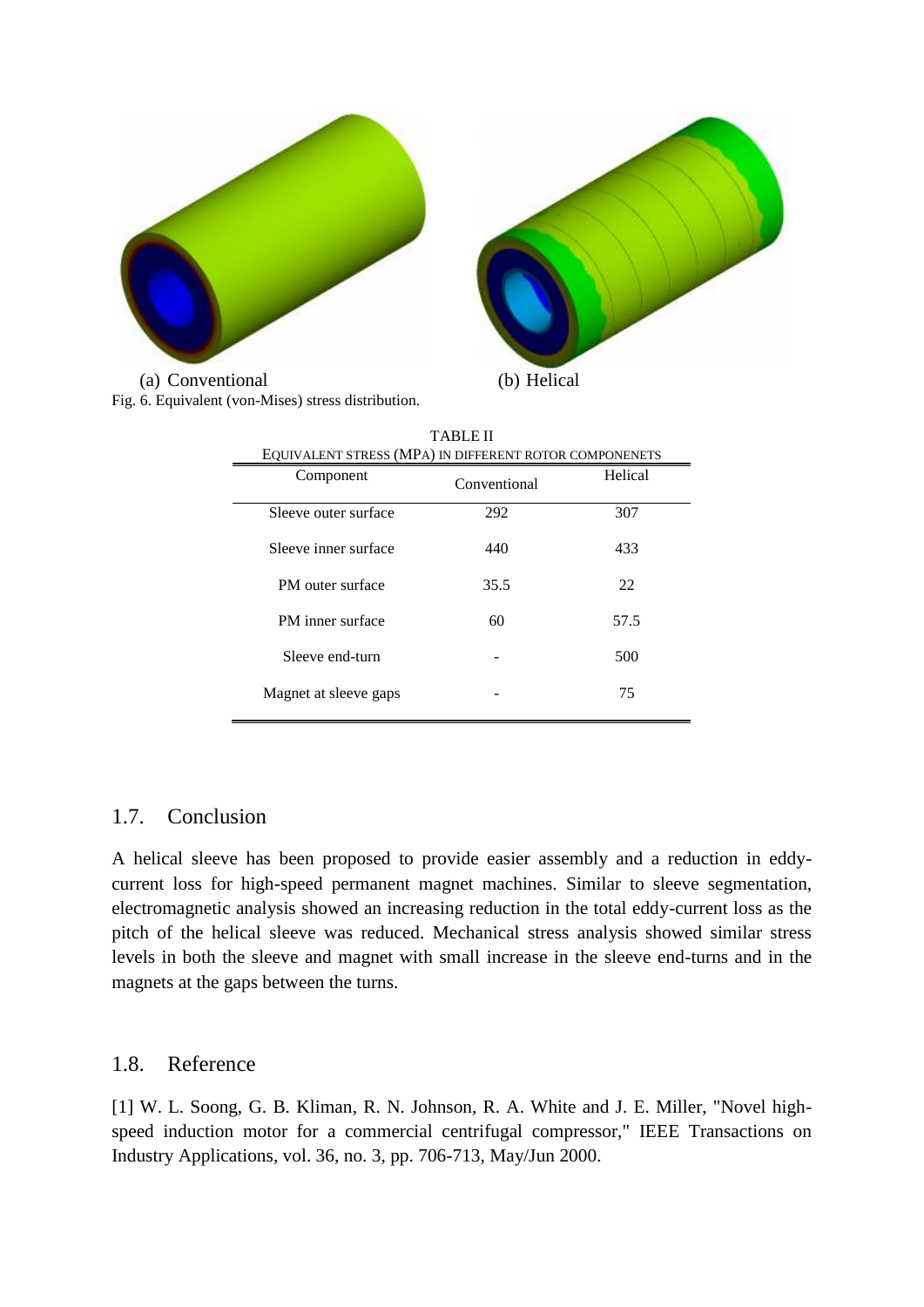[2] C. Zwyssig, S. D. Round and J. W. Kolar, "An Ultra high-Speed, Low Power Electrical Drive System," IEEE Transactions on Industrial Electronics, vol. 55, no. 2, pp. 577-585, Feb. 2008.

[3] L. L. Schwager, A. Tüysüz, C. Zwyssig and J. W. Kolar, "Modeling and Comparison of Machine and Converter Losses for PWM and PAM in HighSpeed Drives," IEEE Transactions on Industry Applications, vol. 50, no. 2, pp. 995-1006, March-April 2014.

[4] M. M. J. Al-ani, J. Carter and M. Jupp, " Comparison of electromagnetic performance and power losses of a high-speed machine fed by PWM and PAM inverter strategies," 8th IET International Conference on Power Electronics, Machines, Drives (PEMD), Glasgow, 2016, pp. 1-1.

[5] T. Kawabata and S. Higashino, "Parallel operation of voltage source inverters," IEEE Transactions on Industry Applications, vol. 24, no. 2, pp. 281-287, Mar/Apr 1988.

[6] G. J. Su and L. Tang, "A segmented traction drive system with a small dc bus capacitor," IEEE Energy Conversion Congress and Exposition (ECCE), Raleigh, NC, 2012, pp. 2847- 2853.

[7] L. Papini, T. Raminosoa, D. Gerada and C. Gerada, "A High-Speed Permanent-Magnet Machine for Fault-Tolerant Drivetrains," IEEE Transactions on Industrial Electronics, vol. 61, no. 6, pp. 3071-3080, June 2014.

[8] Z. Q. Zhu, Z. Azar and G. Ombach, "Influence of Additional Air Gaps Between Stator Segments on Cogging Torque of Permanent-Magnet Machines Having Modular Stators," IEEE Transactions on Magnetics, vol. 48, no. 6, pp. 2049-2055, June 2012.

[9] M. Markovic and Y. Perriard, "Analytical Solution for Rotor Eddy-Current Losses in a Slotless Permanent-Magnet Motor: The Case of Current Sheet Excitation," IEEE Transactions on Magnetics, vol. 44, no. 3, pp. 386-393, March 2008.

[10] F. Zhou, J. Shen, W. Fei and R. Lin, "Study of Retaining Sleeve and Conductive Shield and Their Influence on Rotor Loss in High-Speed PM BLDC Motors," IEEE Transactions on Magnetics, vol. 42, no. 10, pp. 3398- 3400, Oct. 2006.

[11] J. D. Ede, K. Atallah, G. W. Jewell, J. B. Wang and D. Howe, "Effect of Axial Segmentation of Permanent Magnets on Rotor Loss in Modular Permanent-Magnet Brushless Machines," IEEE Transactions on Industry Applications, vol. 43, no. 5, pp. 1207-1213, Sept. oct. 2007.

[12] J. Li, R. Qu, Y. Cho and D. Li, "Reduction of eddy-current losses by circumferential and radial PM segmentation in axial flux permanent magnet machines with fractional-slot concentrated winding," 2015 IEEE Magnetics Conference (INTERMAG), Beijing, 2015, pp. 1-1.